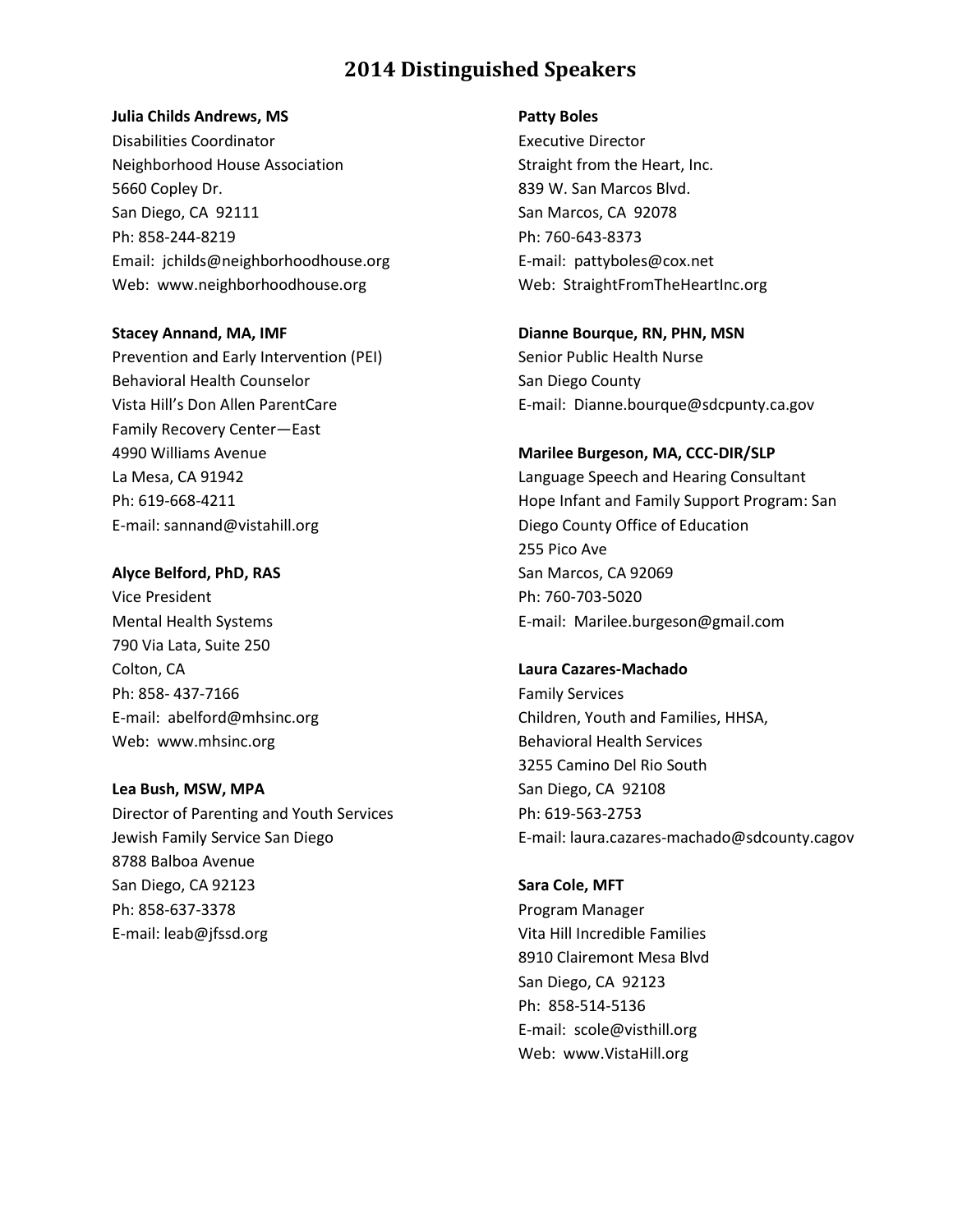### **Bonnie Copeland, PHN, MSN**

Manager, Central Region Public Health Center Health and Human Services Agency, County of San Diego 5202 University Ave. San Diego, California Ph: 619-229-5402 E-mail: bonnie.copland@sdcounty.ca.gov

**Kim Flowers, LCSW, IF-ECMH RPF-II** Clinician Specialist American Academy of Pediatrics, California Chapter 3 3160 Camino Del Rio South, Suite 115 San Diego, CA 92108 Ph: 619-961-2373 E-mail: [kflowers@aapca3.org](mailto:kflowers@aapca3.org)

**Clarence Vince Flowers** Court Appointed Special Advocate (CASA) Voices for Children 9370 Chesapeake Drive, Suite 210 San Diego, CA 92123 Ph: 760-593-7820 E-mail: casa4youth@gmail.com

**Ali Freedman, PsyD** Regional Vice President Fred Finch Youth Center 3434 Grove Street Lemon Grove, CA 91945 Ph: 619-281-3706 x 3202 E-mail: alifreedman@fredfinch.org Web:www.FredFinch.org

### **Cailin Freeman**

Senior Program Manager Voices for Children 2851 Meadow Lark Drive San Diego, CA 92123 Ph: 858-598-2221 Email: [CailinF@speakupnow.org](mailto:cailinf@speakupnow.org) Web: [www.speakupnow.org](http://www.speakupnow.org/)

**Michelle Foy, MSW** Early Intervention Specialist, Triple P Program Fred Finch Youth Center 637 Third Ave, Suite I Chula Vista, CA 91910 Ph: 619-213-4347 E-mail: michellefoy@fredfinch.org Web: www.fredfinch.org

**Claudia Gastelum, MBA** [Family Health Centers of San Diego](http://www.zoominfo.com/c/Family-Health-Centers-of-San-Diego/27035991) 823 Gateway Center Way San Diego, California 92102 Ph: 619-515-2405 E-Mail: cgastelum@fhcsd.org

**Susan Gibb** Foster Parent San Diego County CWS E-mail: thesusangibb@gmail.com

**Pradeep Gidwani, MD, MPH** Director of Projects American Academy of Pediatrics California Chapter 3 3160 Camino Del Rio South, Suite 115 San Diego, CA Ph: 619-886-6562 E-mail: [pgidwani@aapca3.org](mailto:pgidwani@aapca3.org) Web: www.aapca3.org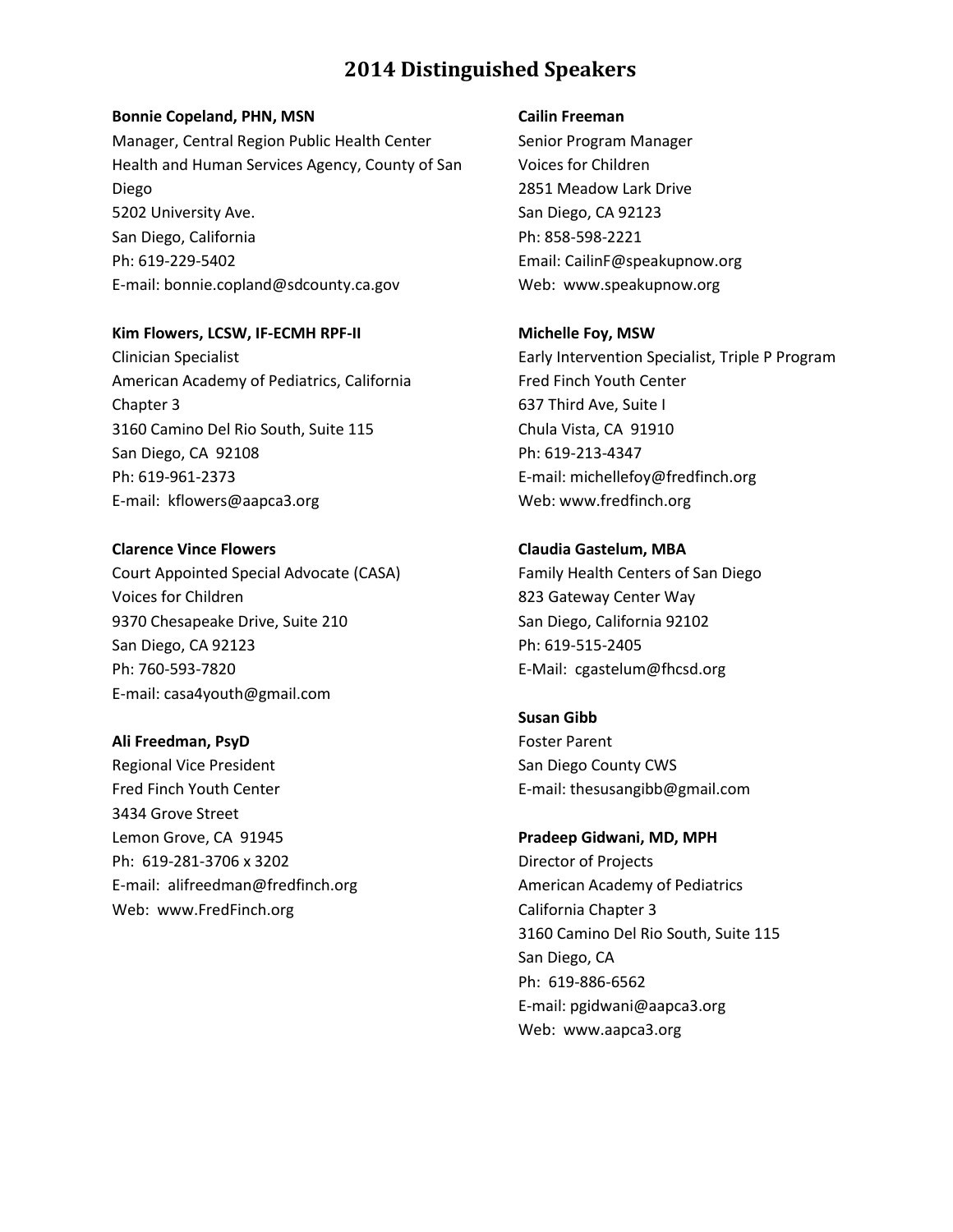## **Jay Giedd, MD**

Child Psychiatry Branch National Institute of Mental Health Building 10, Room 4C110 10 Center Drive, MSC-1367 Bethesda, MD 20892 Phone: (301) 435-4517 Fax: (301) 480-8898 E-mail: [jg@nih.gov](mailto:jg@nih.gov)

## **Barbara Hale PHN, BSN, IBCLC**

Public Health Nurse and Board Certified Lactation Consultant County of San Diego 367 North Magnolia Ave, Suite 101 El Cajon. CA Ph: 619-401-3742 E-mail: barbara.hale@sdcounty.ca.gov

**Sherry L. Hartwell, LMFT** Reflective Practice Mentor Earliest Relationships Network 3016 Denver Street San Diego, CA 92117 Ph.: 619-276-6148 E-mail: sherryhartwell@gmail.com

**Mark Katz, Ph.D.** Clinical and Consulting Psychologist; Director Learning Development Services 3754 Clairemont Drive San Diego, CA 92117 Ph: 858-581-5050 E-Mail: learndev@aol.com

**Linda Lake, RN, PHN, MSN** PHN Supervisor County of San Diego, North Coastal Public Health Center 104 S. Barnes Street Oceanside, CA 92054 Ph: 760-966-3806 E-mail: linda.lake@sdcounty.ca.gov

## **Nick Macchione, MS, MPH, FACHE**

Director, County of San Diego Health and Human Services Agency (HHSA) 1600 Pacific Highway San Diego, CA 92101 Ph.: 619-515-6545

## **Gretchen Mallios, LCSW, MPP**

Clinical Supervisor, South Bay Community Services Board of Directors, Postpartum Health Alliance Private Practice, San Diego, CA

## **Christina Moran, PsyD**

Clinical Psychologist, and Senior Therapist/PCIT Trainer Home Start, Inc. 5005 Texas Street, Suite 203 San Diego, CA 92108 Ph: 619-616-1911 E-mail: cmoranpsyd@gmail.com

## **Roseann Myers, BSN, JD**

Assistant Deputy Director County of San Diego Health and Human Services Agency, Child Welfare Services Policy and Program Support 8965 Balboa Ave, 2nd floor San Diego, CA 92123 Ph: 858-616-5989 E-mail: Roseann.Myers@sdcounty.ca.gov

**Brooke M. Olson, OTR/L** Occupational Therapist Rady Children's Hospital San Diego 3020 Children's Way MC 5134 San Diego, CA 92123 Ph: 858-966-5829 E-mail: bolson@rchsd.org brooke.m.olson@gmail.com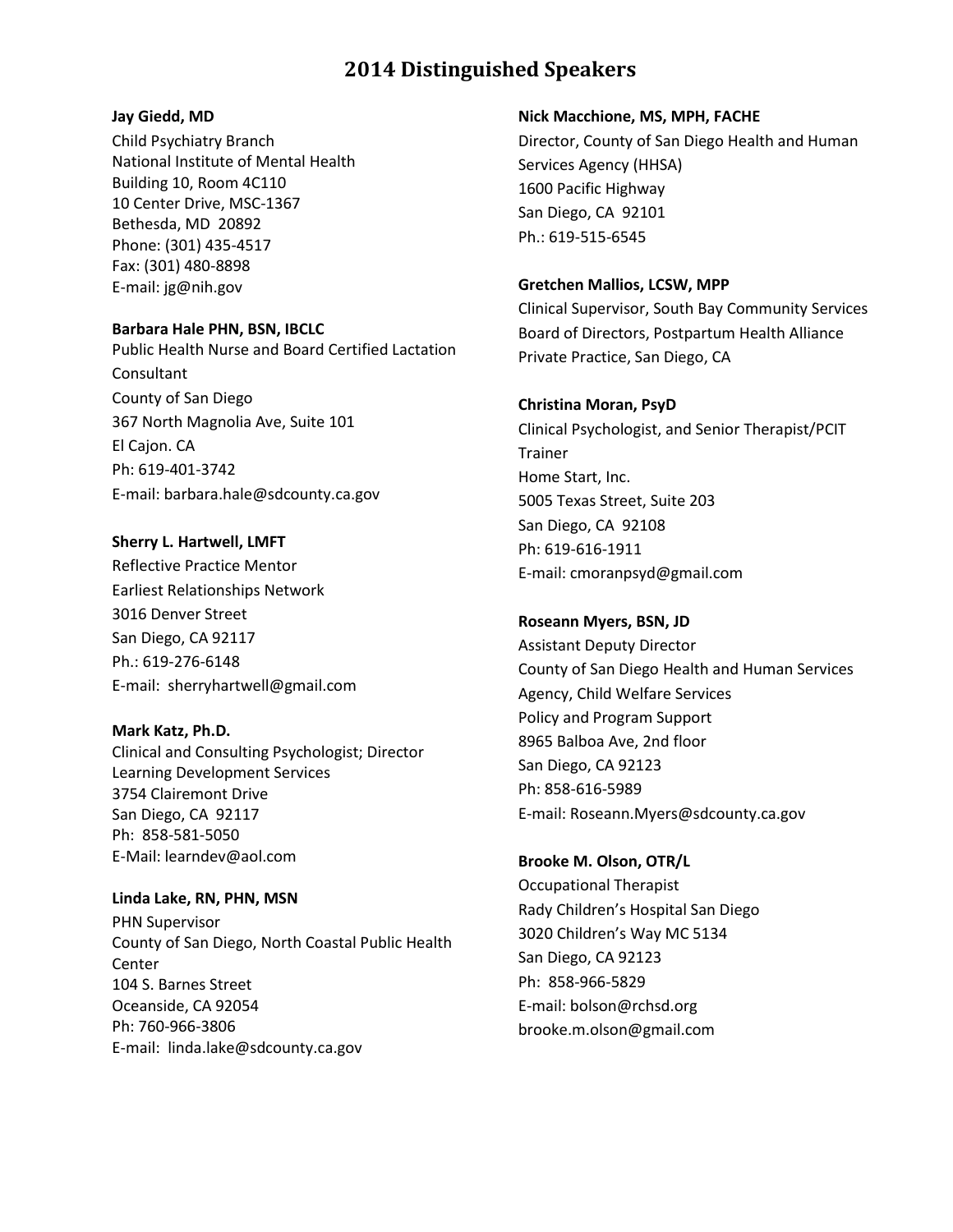### **Julio Ramos**

Bilingual School Specialist Positive Parenting Program Jewish Family Services of San Diego 8877 Balboa Ave. San Diego, CA 92123 Ph: 858- 637-3263 E-mail: [julior@jfssd.org](mailto:floral@jfssd.org) Web[: www.jfssd.org](http://mailsrvr2.jfssd.org/exchweb/bin/redir.asp?URL=http://mailsrvr2.jfssd.org/exchweb/bin/redir.asp?URL=http://mailsrvr2.jfssd.org/exchweb/bin/redir.asp?URL=http://mail.jfssd.org/exchweb/bin/redir.asp?URL=http://www.jfssd.org/) 

**Shelly Parker, NP, PHN, MSN** Public Health Nurse County of San Diego – Central Region

## **Charmi Patel Rao, MD**

Rady Children's KidSTART 3665 Kearny Villa Road Suite 501 San Diego, CA 92123 Ph: 858-531-9582 E-mail: cnpatel@ucsd.edu

## **Bruce Perry, MD, Ph.D.**

Senior Fellow of the ChildTrauma Academy The ChildTrauma Academy 5161 San Felipe, Suite 320 Houston, TX 77056 Ph: 866-943-9779 E-mail: etperry@childtrauma.org Web: www.ChildTrauma.org

**Leslie Peterson, LCSW, RPT** Licensed Clinical Social Worker Rady Children's Hospital Chadwick Center 3020 Children's Way San Diego, CA 92123 Ph: 858-966-8682 E-mail: lmpeterson@rchsd.org Web: www.ChadwickCenter.org

## **Ashley K. Rambeau, MS, ASW**

Early Childhood Trauma Therapist Rady Children's Hospital San Diego: Chadwick Center KidSTART Clinic 3020 Children's Way, MC 5016 San Diego, CA 92123 Ph: 858-576-1700 ext. 3342 E-mail: Ashley.rambeau@gmail.com

## **Angela Rowe, LCSW, CADC**

Senior Operations Director Vista Hill Parent Care and Incredible Families 4990 Williams Ave. La Mesa, CA 91942 Ph: 619-668-4205 E-Mail: arowe@vistahill.org

## **Jeff Rowe, MD**

Clinical Director, Child and Adolescent Psychiatry UCSD, Rady Children's Hospital San Diego 3020 Children's Way San Diego, CA 92123 Ph: 858-966-4936 E-mail: jkrowe@rchsd.org

**Yvonne Rothermel, LCSW** Education Coordinator The San Diego Postpartum Health Alliance Private Practice Therapist 3551 Front Street San Diego, CA 92103 Ph: 619-218-9803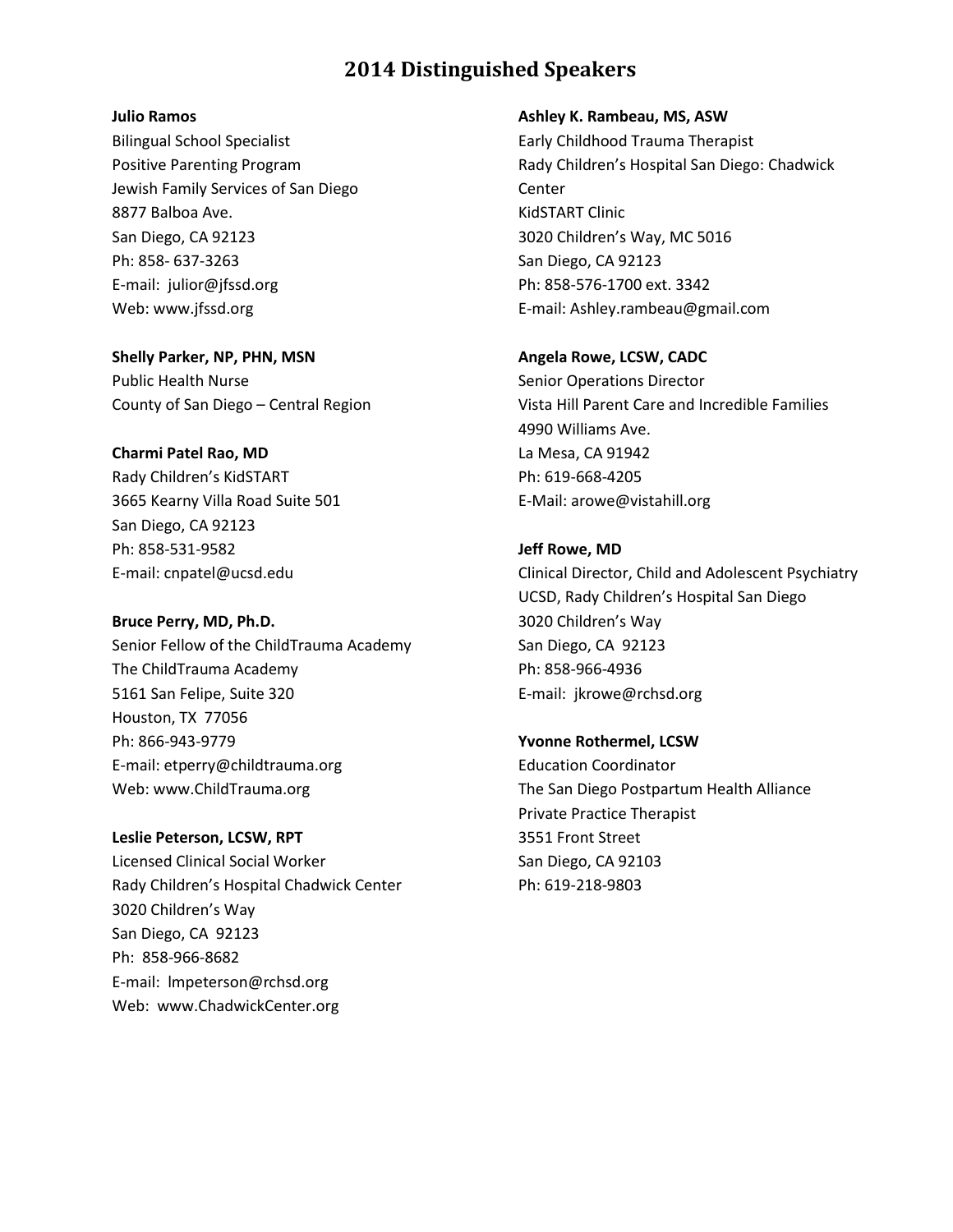#### **Rosemarie Campos Sachs, MS, MFT**

Marriage and Family Therapist 5100 Marlborough Drive San Diego, CA 92116 Ph: 619-378-4500 E-mail: rositasachs@gmail.com

**Dean Sidelinger, MD, MSEd.** Child Health Medical Officer County of San Diego Health and Human Services Agency 1600 Pacific Hwy, Rm 206 San Diego, CA 92101 Ph: 619-515-6923 E-mail: Dean.Sidelinger@sdcounty.ca.gov Web: www.sdcounty.ca.gov/hhsa

**Daniel B. Singley, PhD** Psychologist Center for Men's Excellence 5755 Oberlin Drive, Suite #301 San Diego, CA 92121 858/344-4698 E-mail: singley@cognitive-health.com Web: www.menexcel.com

**[Deb Stolz](mailto:debstolz@fredfinch.org)**

Parent Trainer/ Director FAR Center Family Attachment Resource Center Grossmont FAKCE Program 4304 Ebersole Dr. San Diego CA Ph: 619-247-9693 E-mail: [debstolz@cox.net](mailto:debstolz@cox.net)

#### **Stephanie Tesch, MSW**

Senior Head Start Coordinator Neighborhood House Association Head Start 5660 Copley Drive San Diego, CA 92111 Ph: 858-715-2642 E-Mail: stesch@neighborhoodhouse.org Web: www.neighborhoodhouse.org

**Kimberly (Kim) Thomas, MA** Project Director American Academy of Pediatrics California Chapter 3 3160 Camino del Rio South, Ste. 115 San Diego, CA 92108 Ph: 619-281-2287 E-mail: kthomas@aapca3.org

**Laura Vleugels, MD** Supervising Child and Adolescent Psychiatrist for Behavioral Health Services, County of San Diego Health and Human Services Agency (HHSA)

**Denise VonRotz, LMFT** CASS Clinician Fred Finch Youth Center – CASS Program 3434 Grove Street Lemon Grove, CA 91945 Ph.: 619-792-9177 E-mail: DeniseVonRotz@fredfinch.org Web: www.FredFinch.org

**Christopher Walsh, LMFT** Clinical Consultant 591 Camino de la Reina, Suite 1026 San Diego, CA 92108 Ph.: 858-336-9336 E-mail: Christopherwalsh\_mft@icloud.com